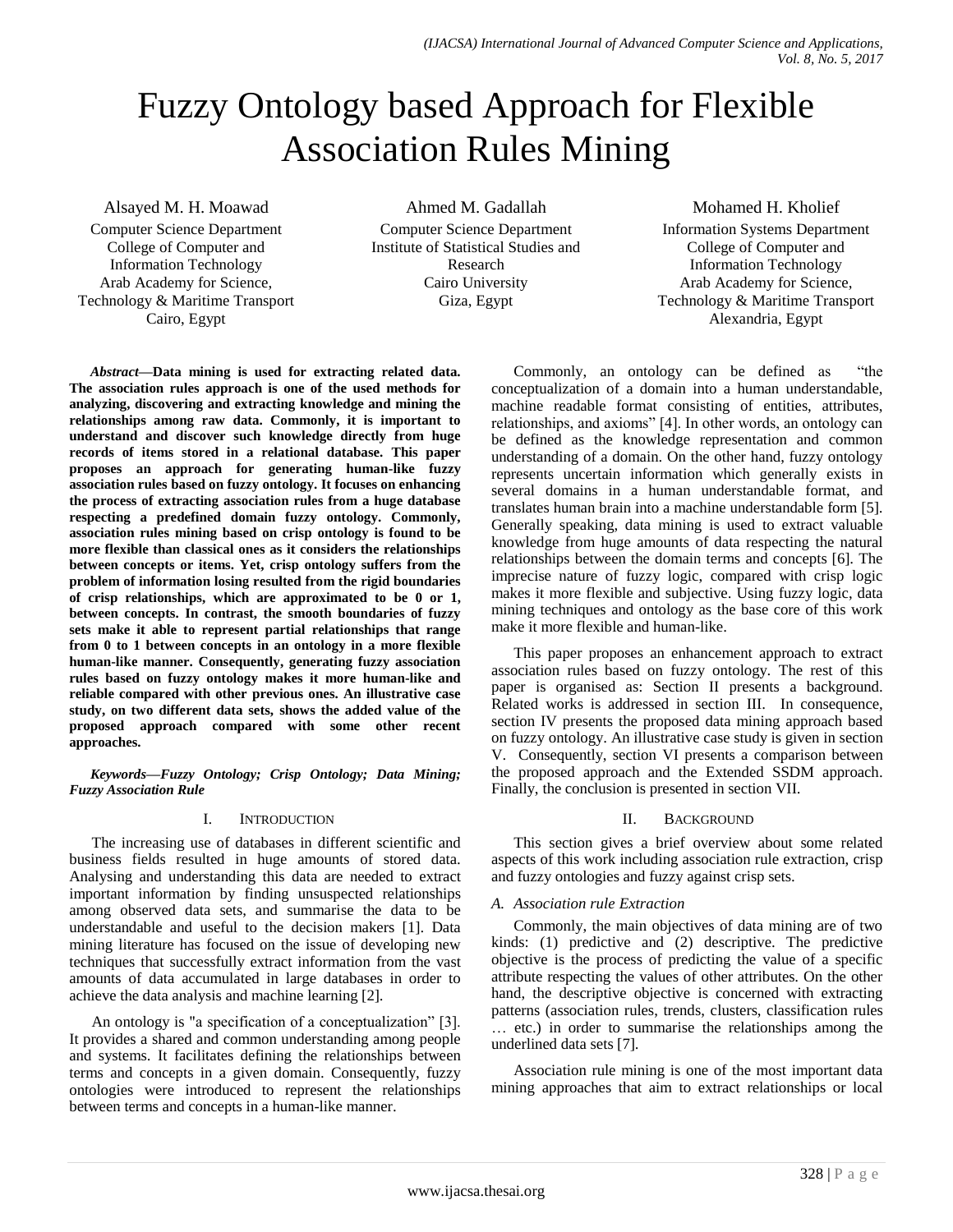dependencies between items in a given dataset in the form of patterns [8].

Assuming that D stands for a Database, T for Transactions, where each transaction contains a set of items  $T \in D$ , the form of association rule is:  $X \rightarrow Y$ , where X and Y are fuzzy items in the database; where,  $X, Y \in D$  and  $X \cap Y = \emptyset$ . The accuracy of a rule  $X \rightarrow Y$  can be measured by a support measure that can be computed as in (1).

$$
Support = \frac{freq(X,Y)}{N} \tag{1}
$$

where, N represents the total number of transactions in the database.

On the other hand, the confidence of an association rule is computed as in (2). A rule  $X \rightarrow Y$  is interesting or satisfied in the set of transactions  $T$  with a confidence factor  $(c)$  if there is at least *c*% of the transactions in T that satisfy X also satisfy Y. Accordingly, while the support is a measure of statistical significance, the confidence is a measure of the strength of the rule.

$$
Confidence = \frac{frq(X,Y)}{frq(X)}
$$
 (2)

Generally, an association rule is accepted if its support and confidence are greater than or equal to predefined thresholds namely min-support and min-confidence, respectively. Such rules or subsets of associated items are called frequent item sets. The main objective of the mining process is to find all such satisfied or interesting rules that match the threshold [8].

#### *B. Crisp versus fuzzy ontologies*

Classical set theory characterises a set in which all elements take a binary or Boolean {0, 1}. Crisp has discrete terms, it takes only one of two values, for example it takes either 0 or 1, true or false, white or black, but fuzzy takes unlimited number of values in interval [0,1]. Practically speaking, a fuzzy set fits transitional rather than Boolean. Fuzzy and classic logic are not competitive, but complementary. Fuzzy system reflects how people think and translates human brain experiences into machine rules, it has the ability to develop uncertain domains [9, 10].

Commonly, the domain or the universe of discourse of a fuzzy set is the range of all possible values for an input to a fuzzy system. A fuzzy set allows its members to have different grades of membership values in the interval [0,1] as presented in (3). A fuzzy set A on a domain U, is defined by a membership function  $\mu$  from U to a value in [0, 1]. On the other hand, the support of a fuzzy set F is the crisp set of all points in the universe of discourse U with non-zero membership degrees [9].

$$
A: U \to [0,1] \tag{3}
$$

Ontology specifies the concepts, relationships, and other distinctions that are related to modelling a domain to be shared between users [4, 11]. In consequence, fuzzy ontology allows each object to be related to other objects in the ontology with a matching degree based on the fuzzy set theory invented by Zadeh [1]. The fuzzy membership value  $\mu$  is used for measuring the relationship between the objects or concepts in specific domain, where  $0 \lt \mu \lt 1$ , and  $\mu$  corresponds to a fuzzy

membership relation such as "low", "medium", or "high" for each object.

The strength of fuzzy logic against classical crisp one is its simplicity and flexibility when dealing with uncertainty. Commonly, when it is necessary to represent parameters of a model whose values are incomplete, vague or uncertain, then fuzzy logic represents a reliable solution. In fuzzy logic, unlike standard conditional logic, the truth of any statement is a matter of degree. Consequently, the power or cardinality of a finite fuzzy set A is given by the sum of the membership degrees of the elements belonging to fuzzy set A [9]. That is symbolically defined as in (4). Since an element can partially belong to a fuzzy set, a natural generalization of the classical notion of cardinality is to weigh each element by its membership degree, which resulted in the following formula for cardinality of a fuzzy set:

$$
|A| = \sum \mu_A(\chi), \forall \chi \in \Omega \tag{4}
$$

where, |A| is called the sigma-count of A.

#### III. RELATED WORK

The work described in [4], which uses ontology to improve support in rule mining, is an example of an approach that considers semantic information during the pre-processing step. In that work, data are raised to more generalised concepts according to the ontology, and then the mining process is performed by a conventional association rule mining algorithm, like Apriori [8]. The authors argue that previous data generalization makes it possible to consider subcategories in support calculation, generating rules with higher support. Furthermore, obtained rules can be easier to interpret, since they contain high level concepts that represent richer information than specific terms in the database.

On the other hand, a relevant work has focused on the postprocessing step. In [3], for example, domain knowledge is used to generalise low level rules discovered by usual rule mining algorithms, in order to obtain fewer and clearer high level rules. The authors used ontologies to generalise the objects or concepts in rules after applying the algorithm of data mining, and then they applied the data mining algorithm again to discover the high level in the abstract rules.

Another example is described in [12], where ontologies are employed to determine rule interestingness. This is done by verifying whether discovered rules confirm, contradict or reveal new information when compared to the knowledge available in the ontology. Furthermore, the author also proposed feedback mechanisms to update domain knowledge from generated rules, because new and interesting insights can be discovered from the results of the mining process.

Other approaches, like ExCIS [13], use domain knowledge in both pre-processing and post-processing steps. In this work, the pre-processing step uses an ontology to guide the construction of specific data sets for particular mining tasks. The next step is the application of a standard mining algorithm which extracts patterns from these datasets. Finally, in the postprocessing step, mined rules may be interpreted and/or filtered, as their terms are generalised according to an ontology. Therefore, semantic information used in ExCIS supports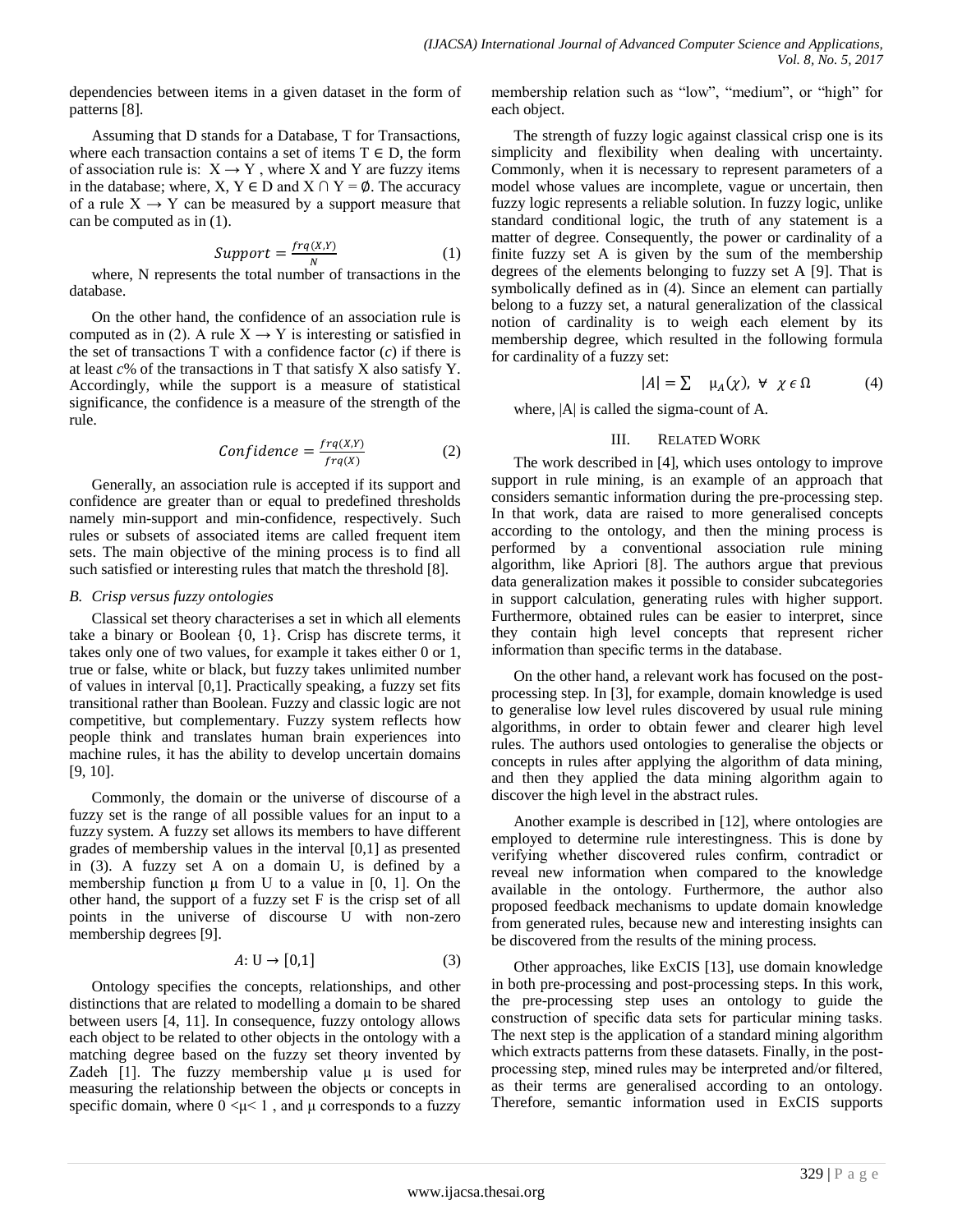dataset preparation and allows reducing the volume of extracted patterns.

In summary, the refereed work has used ontologies mainly as concept hierarchies or taxonomies, focusing on generalization relationships between concepts. Such background knowledge was used in order to obtain a reduced number of rules that are more interesting and understandable to the end user. Although domain knowledge has an important role to improve mining results, one bottleneck faced by aforementioned approaches is that the conceptual formalism supported by classic ontology may not be sufficient to represent uncertain information found in many applications [5]. This is because general ontologies contain crisp inter-concept relations and cannot quantify the strength of a relation. According to Wallace and Avrithis [14], relations between real life entities are always a matter of degree, and are, therefore, best modelled using fuzzy relations. For this reason, it is suitable to incorporate fuzzy logics into domain knowledge in order to handle data uncertainty. Thus, some association rule mining approaches have been using fuzzy concepts in taxonomies or concept hierarchies so that the membership degree can be considered when computing support and confidence of association rules.

Chen, Wei and Kerre's work presented in [15] focuses on the matter of mining generalised association rules based on fuzzy taxonomic structures. While conventional taxonomies have a child belonging to its ancestor with degree 1, on fuzzy taxonomies a child can belong to its ancestor with degree  $\mu(0)$  $\leq \mu \leq 1$ ). The authors extended the algorithm proposed by Srikant and Agrawal [16] so that the computation of support and confidence could be applied in a fuzzy context. After that, Chen and Wei have developed another work [17], where linguistic hedges were also combined in mining fuzzy rules to express more meaningful knowledge.

Another work that also considers fuzzy logic, taxonomies and data mining is described by Hong, Lin and Wang [18]. The algorithm proposed by them integrates fuzzy set concepts and generalised data mining to find cross-level interesting rules from quantitative data. In order to accomplish that, item quantities are transformed into fuzzy sets; and fuzzy rules are generated by modifying Srikant and Agrawal's method [16] to manage hierarchical fuzzy items. Association rules are said to be cross-level because quantitative items may belong to any level of the given taxonomy. Since mined rules are expressed in fuzzy linguistic terms belonging to different semantic levels, information can be more natural and easily understandable by users.

In [19] the work focuses on using fuzzy ontology in the terrorism domain to extract the events of terrorism for example, victims, date, places, time, and tactics. Another work [20] focuses on the matter of mining association rule in transaction table in relational database that uses SQL by association rule algorithm (Apriori) in K-way method to compute frequent item sets. This study seeks to remove the self-joining between the item and itself during generating and computing frequent item sets. The Algorithm try to avoid redundant data to decrease retrieval time and storage space.

In Extended Semantically Similar Data Miner (Extended SSDM) [21], the work focuses on using ontology as a background knowledge as well as similarity degrees between items to represent data mining rules and generalise terms during the mining process.

Although, there are a lot of enhancements of such previous works, there is still a need for more flexible human-like approaches for mining data to reach more reliable knowledge. The proposed approach in this work represents an attempt to satisfy such a need.

#### IV. THE PROPOSED ASSOCIATION RULES MINING BASED ON FUZZY ONTOLOGY MODEL

## *A. Overview*

This work enables the use of fuzzy ontology which represents the relationships between items and products in the underlined domain in a human-like manner. Consequently, the mining process can generate more understandable and meaningful association rules, based on fuzzy background knowledge. Figure 1 shows an overview of these steps.



Fig. 1. The phases of the proposed approach

This work uses the fuzzy ontology to compute the similarities between the concepts as a background to Apriori algorithm which is an association rule learning algorithm for mining frequent item sets. The calculation process of frequency will depend on fuzzy rule, which means that: the count of items that happen together in the same transaction will take range from zero to one (  $0 \le$  count  $\le$  1 ). The algorithm proceeds by identifying all of the items (concepts) in transactions data-set that match minimum frequency criteria (threshold). The next step is to match the list back to the single item list by transaction to identify associated item groups that meet the support criteria. These processes are repeated extending the associated item list until either the maximum list size is met or the results list is empty.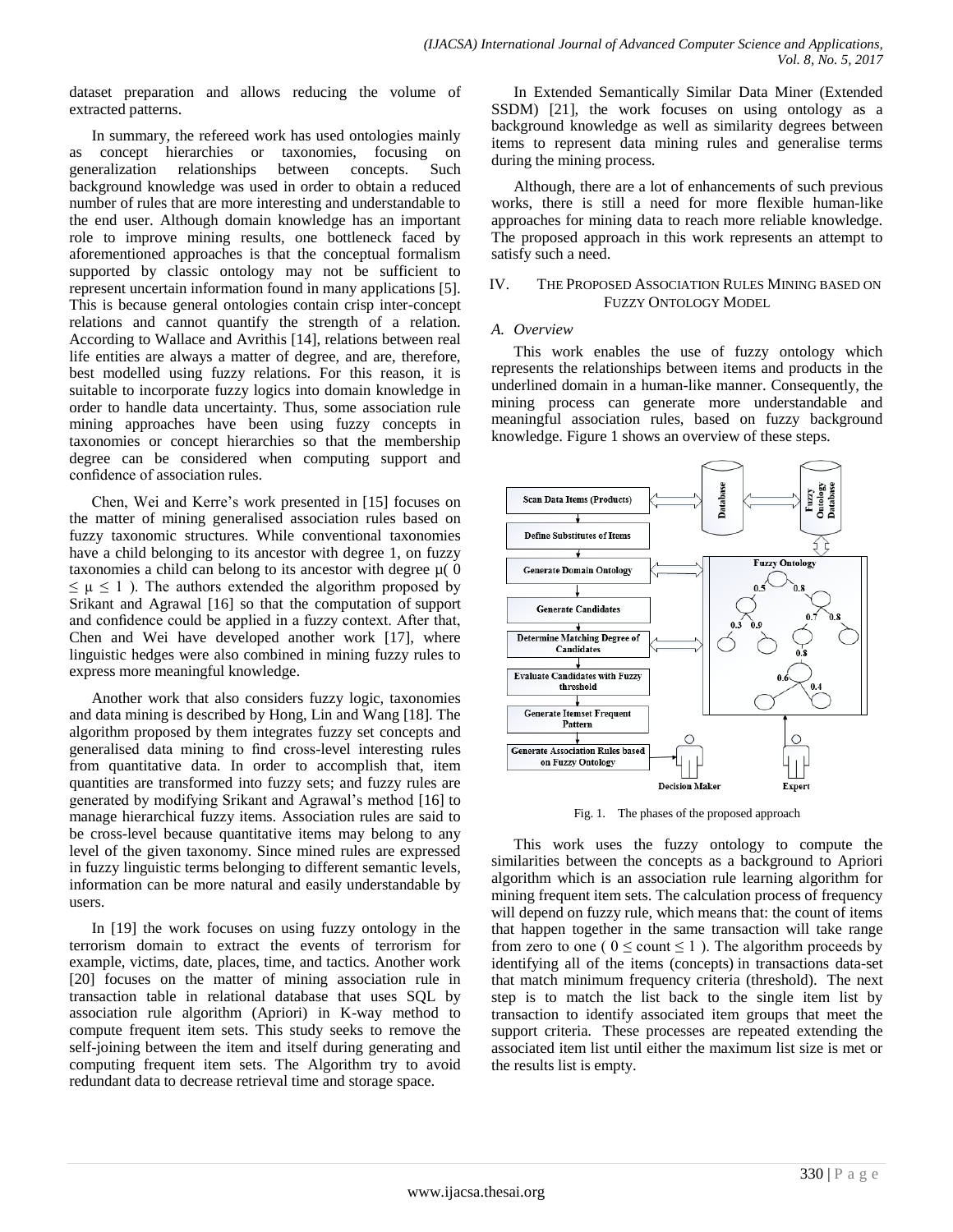## *B. Processing Scenario*

The proposed approach incorporates two main steps: (1) pre-processing step and (2) association rule generation step, as shown in Algorithm 1. The pre-processing step uses an ontology and fuzzy logic to determine the alternative items or substitutes for each item or concept in the dataset and the matching degree between each item and its substitutes. The next step is mining process which extracts patterns from these datasets based on fuzzy ontology to enhance the frequent pattern. Finally, in the post-processing step, mined rules may be interpreted and/or filtered, as their terms are generalised according to fuzzy ontology as shown in Algorithm 1.

Algorithm 1: The proposed fuzzy ontology based assosition rule mining algorithm.

Inputs: The domain ontology and the transaction database.

Outputs: Association rules respecting the domain fuzzy ontology.

*begin* of algorithm  $L_1$ = {frequent items};

*for* (k= 2; L<sub>k-1</sub> !=Ø; k++) *do* 

#### *begin*

 $C_k$ = generate candidate itemsets from  $L_{k-1}$  (generated by joining  $L_{k-1}$  to itself);

*for* each transaction *T* in the dataset do

Get the matching degree for each generated candidate itemset respecting the domain fuzzy ontology.

Increment the frequency  $f_I$  of each candidate itemset *J* in  $C_k$  that are included in *T* such that :

$$
f_J = f_J + \sum_{I \in \mathbb{T}} SIM(\mathsf{J}, \mathsf{I})
$$

where,  $SIM(J, I)$  represents the similarity degree between item *I* and any item included in the itemset *J*.

 *end*

Get the frequent itemsets (k-itemset) such that:

 $L_k$  = candidate itemsets in  $C_k$  that satisfy the predefined threshold value

#### *end*

return  $\cup_k L_k$ ; *end* of algorithm

#### V. AN ILLUSTRATIVE CASE STUDY

The proposed approach is applied to a dataset of sales order [22]. Table 1 shows the definition of the transaction table. Each row represents an individual item of a transaction, which includes OrderID or TransactionID, ItemID, Quantity, Price and Total. Order no. 1 is depicted i[n Transaction Dataset State](#page-3-0) as an example from this case study.

|  | TABLE. I. | <b>TRANSACTION DATASET STATE</b> |  |  |
|--|-----------|----------------------------------|--|--|
|--|-----------|----------------------------------|--|--|

<span id="page-3-0"></span>

| OrderID | <b>ItemID</b> | Quantity | Price | <b>Total</b> |
|---------|---------------|----------|-------|--------------|
|         | a             |          | 10.5  | 55           |
|         | d             |          |       | 50           |
|         | e             |          |       | 10           |

In this case study, the used ontology represents the items and its substitutes in the domain and the relationships between them defined as fuzzy values. Table 2 presents the similarity degrees between items, as matching degrees; it will be used as a base in Apriori algorithm when computing frequent item sets.

TABLE. II. THE MATCHING DEGREES BETWEEN ITEMS

| Item1 | Item <sub>2</sub> | <b>Matching Degrees</b> |
|-------|-------------------|-------------------------|
| a     | $\mathbf c$       | 0.8                     |
| c     | h                 | 0.6                     |
| c     | e                 | 0.5                     |
| e     | h                 | 0.3                     |
| e     | h                 | 0.4                     |

Figure 2 shows a fuzzy ontology specifying the relationhips between items in the underlined domain.



Fig. 2. A fuzzy ontology that defines the relationships between items

In this case study, the considered minimum support is 25% and the minimum confidence degree is 50% in the following cases of association rules mining:

# *A. Classical Data Mining*

Commonly, in classical data mining, the matching degrees between items are neglected. Also, the frequency of items is counted by one. Table 3 shows the result of applying classic data mining technique to generate the association rules from the underlined dataset.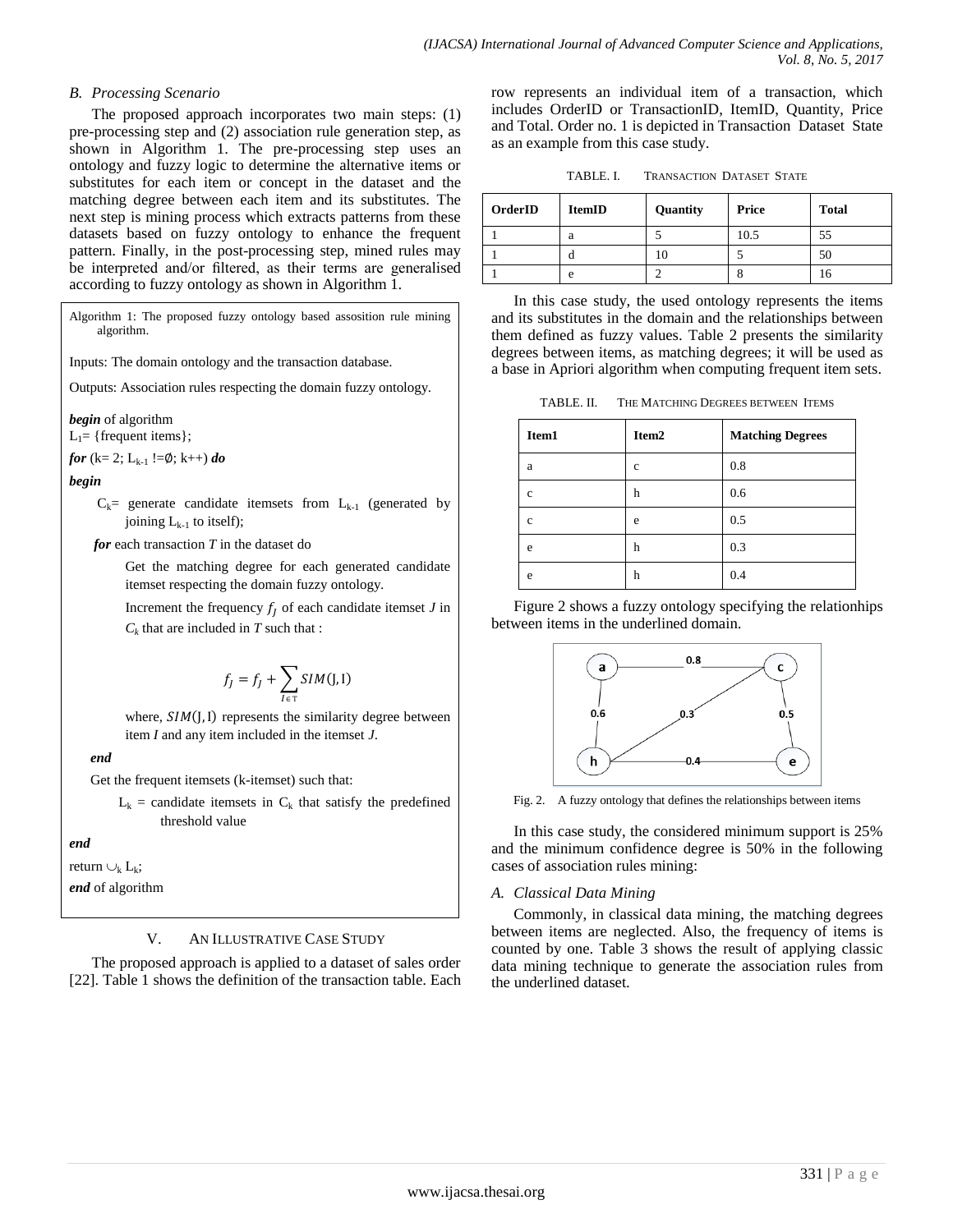| <b>ItemsetID</b> | Item1 | Item <sub>2</sub> | <b>Support</b><br>(XUY) | <b>Support</b><br>(X) | Conf. |
|------------------|-------|-------------------|-------------------------|-----------------------|-------|
|                  | a     | d                 | 0.29                    | 0.37                  | 0.78  |
| 2                | c     | f                 | 0.21                    | 0.45                  | 0.46  |
| 3                | c     | d                 | 0.35                    | 0.45                  | 0.77  |
| $\overline{4}$   | e     | f                 | 0.4                     | 0.54                  | 0.74  |
| 5                | e     | d                 | 0.31                    | 0.54                  | 0.57  |

TABLE. III. THE ASSOCIATION RULES FOR CLASSIC DATA MINING

As shown in Table 3, the frequent Itemset {a,d} has items a and d which appear together in 29% of the dataset records. Therefore, itemset {a,d} has support of 0.29 and the confidence is 78%, therefore this association rule is accepted. On the other hand, the itemset {c,f} has support and confidence values less than the specified thresholds. Accordingly, the association rule between items c and f is not accepted.

#### *1) Crisp Ontology based Assosiation Rules Mining*

In this case, the matching degrees between items and substitutes are considered to be 0 or 1. Also, the frequency of items or substitutes together are counted by one. Table (4) shows the result of association rules mining based on a crisp ontology to consider each items alternatives or substitutes.

TABLE. IV. THE RESULTED ASSOCIATION RULES USING A CRISP ONTOLOGY

| <b>ItemsetID</b> | Item1 | Item <sub>2</sub> | <b>Support</b><br>(XUY) | <b>Support</b><br>(X) | Conf. |
|------------------|-------|-------------------|-------------------------|-----------------------|-------|
|                  | a     | d                 | 0.34                    | 0.47                  | 0.72  |
| 2                | c     | f                 | 0.39                    | 0.58                  | 0.67  |
| 3                | c     | d                 | 0.49                    | 0.58                  | 0.84  |
| 4                | e     | f                 | 0.5                     | 0.62                  | 0.81  |
| 5                | e     | d                 | 0.37                    | 0.62                  | 0.59  |

## *2) Fuzzy Ontology Based Assosiation Rules Mining*

In this case, the matching degrees between items are considered to be in the range [0, 1]. Consequently, the frequency of items and its substitutes are counted by the predefined matching degrees. Table (5) shows the result of applying fuzzy ontology-based data mining technique to generate association rules between items.

TABLE. V. ASSOCIATION RULES BASED ON THE PROPOSED APPROACH

| <b>ItemsetID</b> | Item1 | Item2 | <b>Support</b><br>(XUY) | <b>Support</b><br>(X) | Conf. |
|------------------|-------|-------|-------------------------|-----------------------|-------|
|                  | a     | d     | 0.31                    | 0.41                  | 0.76  |
| $\overline{c}$   | c     | f     | 0.35                    | 0.52                  | 0.67  |
| 3                | c     | d     | 0.43                    | 0.52                  | 0.83  |
| $\overline{4}$   | e     | f     | 0.46                    | 0.65                  | 0.7   |
| 5                | e     | d     | 0.32                    | 0.65                  | 0.49  |

Table (6) and Figure 3 shows a comparison between frequencies in three cases: (1) classical data mining, (2) crisp ontology data mining and (3) fuzzy ontology data mining, where frequencies in crisp and fuzzy ontology are greater than the classical data mining case, but in the case of fuzzy ontology the frequencies are flexible and matching human-like interpretation.

TABLE. VI. FREQUENCIES OF ITEMS IN DIFFERENT APPROACHES

| <b>ItemsetID</b> | Item1 | Item2 | <b>Classic</b> | <b>Crisp</b><br>Ontology | <b>Fuzzy</b><br>Ontology |
|------------------|-------|-------|----------------|--------------------------|--------------------------|
|                  | a     | d     | 3903           | 3603                     | 3803                     |
| 2                | c     | f     | 2302           | 3353                     | 3353                     |
| 3                | c     | d     | 3853           | 4203                     | 4153                     |
| 4                | e     | f     | 3703           | 4053                     | 3503                     |
| 5                | e     | d     | 2852           | 2952                     | 2452                     |

The pairs  $\{a,d\}$ ,  $\{c,d\}$  and  $\{e,f\}$  all meet or exceed the minimum support of 0.25, so they are frequent in the three cases. The pair {c,f} is not frequent in the case of classical data mining but it is frequent in the case of crisp and fuzzy ontology. Also the pair $\{e,d\}$  is not frequent in the case of fuzzy ontology but frequent in the other cases.



Fig. 3. The Frequencies of the itemsets with three different approaches

TABLE. VII. THE COMPUTED SUPPORT IN THREE DIFFERENT APPROACHES

| <b>ItemsetID</b> | Item1       | Item <sub>2</sub> | <b>Classical</b> | <b>Crisp</b><br>Ontology | <b>Fuzzy</b><br>Ontology |
|------------------|-------------|-------------------|------------------|--------------------------|--------------------------|
|                  | a           | d                 | 0.29             | 0.34                     | 0.31                     |
| $\mathcal{D}$    | $\mathbf c$ |                   | 0.21             | 0.39                     | 0.35                     |
| 3                | c           | d                 | 0.35             | 0.49                     | 0.43                     |
|                  | e           |                   | 0.4              | 0.5                      | 0.46                     |
|                  | e           | d                 | 0.31             | 0.37                     | 0.32                     |

Table (7) and Figure 4 show a comparison between the computed support for the frequent itemsets in these three cases: (1) classical, (2) crisp ontology and (3) fuzzy ontology. For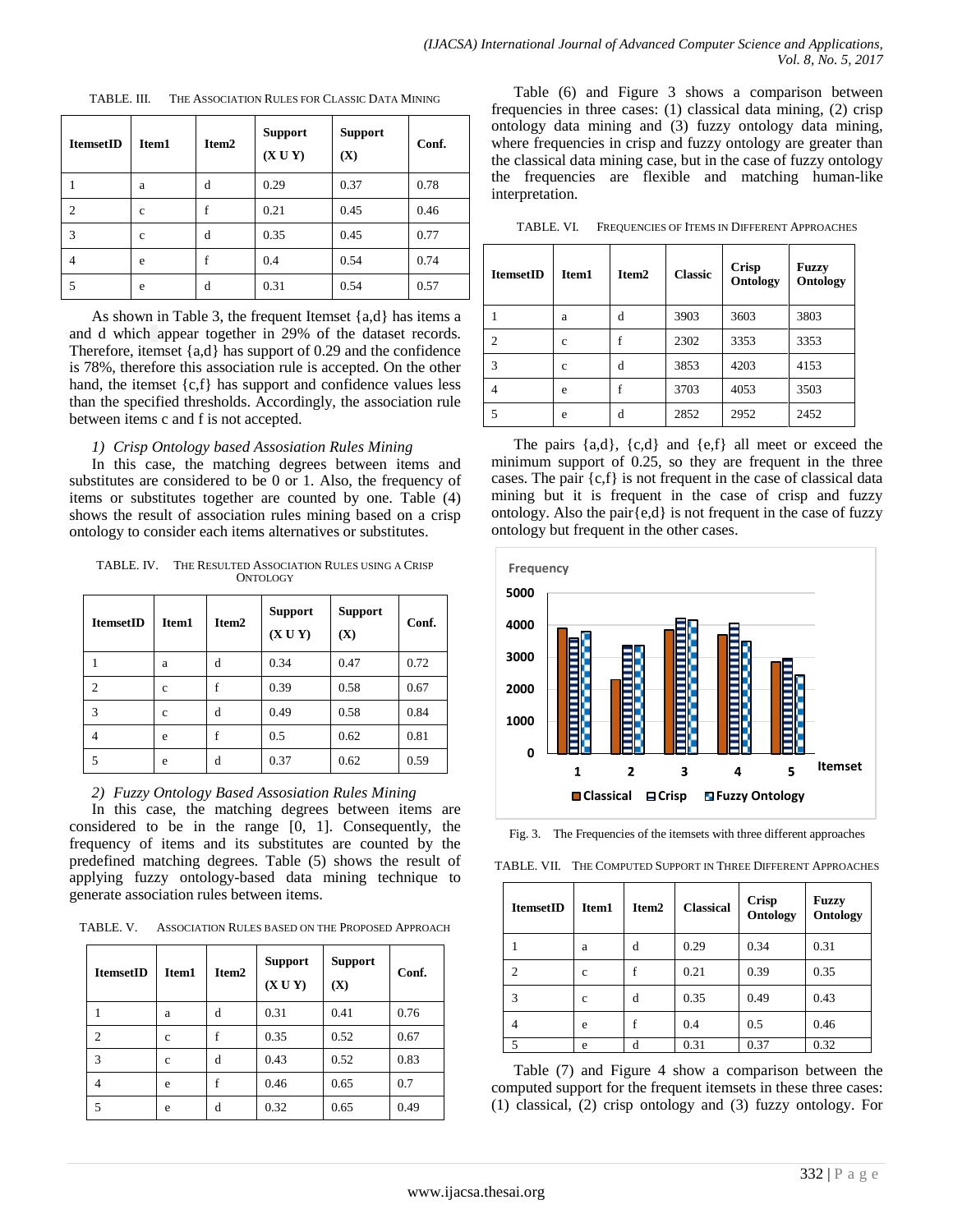example, support  $(X U Y)$  for item "a" including its substitutes and item "d" with its substitutes, shows the percentage of transactions that contain both products "a" and "d".



Fig. 4. The support in the three cases

On the other hand, Table (8) and Figure 5 show a comparison between confidences in the three approaches. Since confidence is the strength of implication of a rule (X U Y), so it shows the percentage of transactions that contain Y if they contain X.

TABLE. VIII. THE CONFIDENCE IN THREE CASES

| <b>ItemsetID</b> | Item1 | Item <sub>2</sub> | <b>Classical</b> | Crisp    | <b>Fuzzy</b> |
|------------------|-------|-------------------|------------------|----------|--------------|
|                  |       |                   |                  | Ontology | Ontology     |
|                  | a     |                   | 0.78             | 0.72     | 0.76         |
|                  | с     |                   | 0.46             | 0.67     | 0.67         |
|                  | c     |                   | 0.77             | 0.84     | 0.83         |
|                  | e     |                   | 0.74             | 0.81     | 0.7          |
|                  | e     |                   | 0.57             | 0.59     | 0.49         |



Fig. 5. The Confidence of patterns in the three cases

Based on the computing of support and confidence for the association rules that extracted from fuzzy ontology data mining as a proposed approach, crisp ontology and classical mining, it seems that the support and confidence of crisp is greater than fuzzy ontology in some results and the proposed approach is stronger than classical mining. Although these results, the fuzzy ontology data mining is better than crisp ontology mining because the crisp does not reflect the real case.

#### VI. THE PROPOSED ALGORITHM VS THE EXTENDED SEMANTICALLY SIMILAR DATA MINER

As mentioned before, the Extended Semantically Similar Data Miner (Extended SSDM) is an algorithm that uses fuzzy ontology in the form of similarity degrees between items to generate data mining rules and generalise terms during the mining process [21].

This section illustrates a comparison between processing scenario of the Extended SSDM algorithm and the proposed algorithm. For the comparison, the case study that was used to test the Extended SSDM [21] is considered. Table 9 shows the transactions of a supermarket that are included in the dataset.

TABLE. IX. TRANSACTIONS OF THE CASE STUDY

| <b>Transaction No</b> | <b>Vegetable</b> | Meat    |
|-----------------------|------------------|---------|
|                       | Apple            | Chicken |
| $\overline{c}$        | Kaki             | Turkey  |
| 3                     | Tomato           | Chicken |
| 4                     | Apple            | Turkey  |
| 5                     | Cabbage          | Sausage |
| 6                     | Apple            | Chicken |
|                       | Tomato           | Turkey  |
| 8                     | Apple            | Chicken |
| 9                     | Kaki             | Chicken |
| 10                    | Apple            | Turkey  |

On the other hand, Table 10 and Figure 6 illustrate the matching degrees and the constructed fuzzy ontology of food items. The Extended SSDM requires minimum support (0.4), minimum confidence  $(0.7)$  and minimum similarity  $(0.7)$ . This means that the items contained in the association rules must achieve the minimum requirements to be detected in the similarity association.

Figure 6 illustrates that there are direct connections between siblings such as the relation between Apple and Kaki with a matching degree 0.75 and Kaki, Tomato with a matching degree 0.9, also these items are connected to their parent, such as Tomato which is connected to fruit with a matching degree 0.7 and connected to vegetable with a matching degree 0.3.

TABLE. X. FUZZY SIMILARITY DEGREES

| Item1   | Item <sub>2</sub> | <b>Matching Degrees</b> |
|---------|-------------------|-------------------------|
| Apple   | Kaki              | 0.75                    |
| Apple   | Tomato            | 0.7                     |
| Kaki    | Tomato            | 0.90                    |
| Tomato  | Cabbage           | 0.15                    |
| Chicken | Turkey            | 0.85                    |
| Chicken | Sausage           | 0.30                    |
| Turkey  | Sausage           | 0.10                    |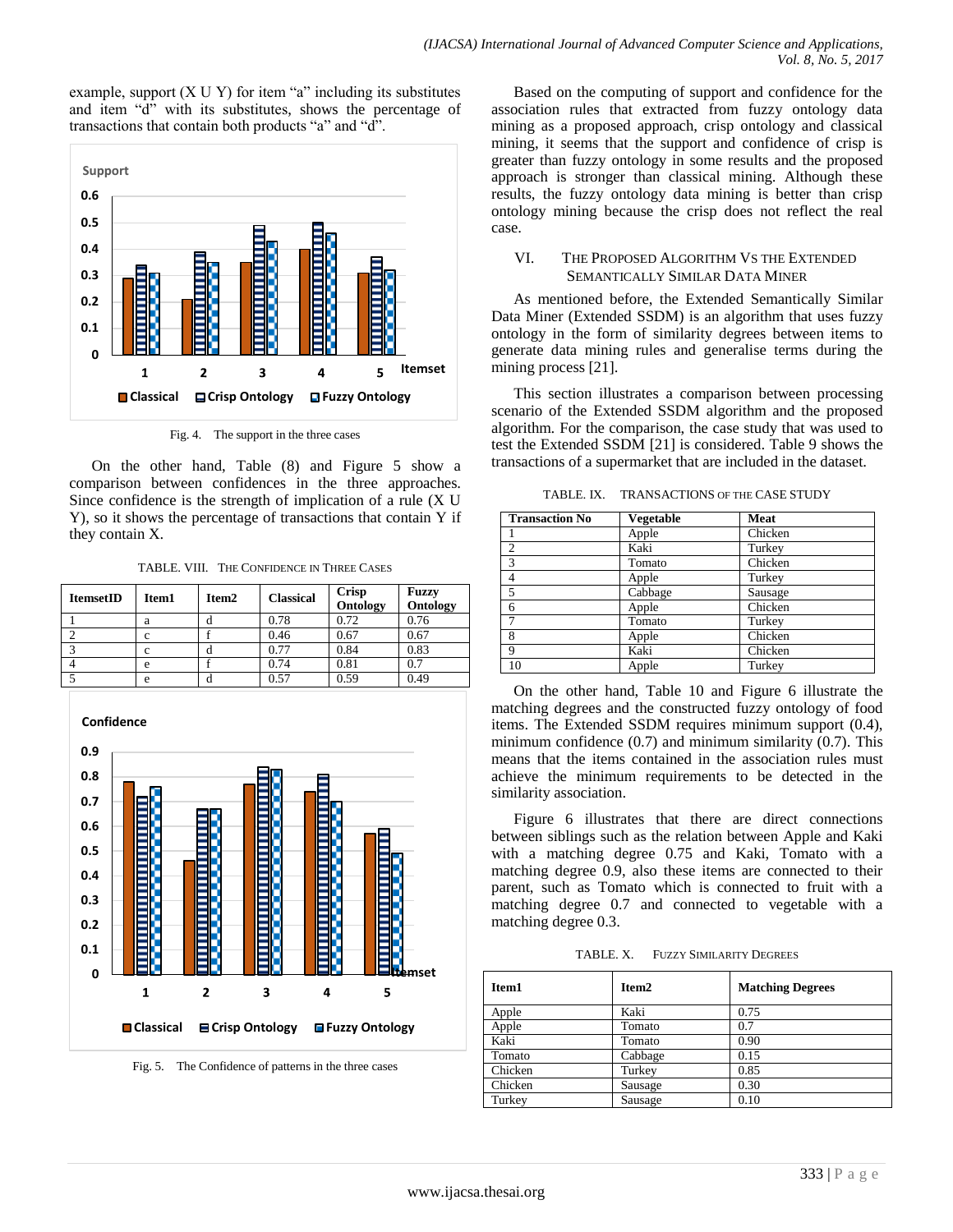

Fig. 6. Fuzzy Similarity Degrees of Food Items

The Extended SSDM considers that only sibling items can be semantically similar to one another, and it does not take into account to evaluate the semantics of non-sibling items. Therefore, the Extended SSDM ignores the matching degrees between each item and its parent.

The result of applying the proposed approach compared with the Extended SSDM is presented in Table 11, Figure 7 and Table 12.

**Support**



Fig. 7. Supports of Extend SSDM vs the Proposed Approach

TABLE. XI. RESULTS OF EXTENDED SSDM VS PROPOSED APPROACH

|                  |                                                        | <b>Support</b>          |                                     |  |
|------------------|--------------------------------------------------------|-------------------------|-------------------------------------|--|
| <b>ItemsetID</b> | <b>Frequent Itemset</b>                                | Extended<br><b>SSDM</b> | <b>Proposed</b><br><b>Algorithm</b> |  |
| 1                | Chicken $\sim$ *}                                      | 0.5                     | 0.87                                |  |
| $\overline{2}$   | ${Apple - *}$                                          | 0.5                     | 0.79                                |  |
| 3                | $\{Turkey \sim * \}$                                   | 0.4                     | 0.835                               |  |
| $\overline{4}$   | {Tomato ~ Apple}                                       | 0.595                   | 0.55                                |  |
| 5                | Kaki ~ Apple $\}$                                      | 0.6125                  | 0.575                               |  |
| 6                | Turkey ~ Chicken $\}$                                  | 0.8325                  | 0.825                               |  |
| 7                | Tomato ~ Kaki ~ Apple $\}$                             | 0.765                   | 0.73                                |  |
| 8                | Turkey $\sim$ Chicken, Apple                           | 0.4625                  | 0.455                               |  |
| 9                | { Turkey ~ Chicken, Tomato<br>$\sim$ Apple             | 0.5503                  | 0.5035                              |  |
| 10               | { Turkey ~ Chicken, Kaki ~<br>Apple                    | 0.5665                  | 0.52625                             |  |
| 11               | {Tomato ~ Kaki ~ Apple,<br>Chicken }                   | 0.425                   | 0.4                                 |  |
| 12               | { Turkey ~ Chicken, Tomato<br>$\sim$ Kaki $\sim$ Apple | 0.7076                  | 0.67                                |  |

According to the Extended SSDM, there are some itemsets that have been ignored, but the proposed approach involved all itemsets that match the threshold. Table 11 shows all itemsets that are considered from both the Extended SSDM and the proposed approach. On the other hand, Table 12 shows all itemsets that are considered in both approaches and some additional frequent itemsets that are considered in the proposed approach. The itemsets that does not have a value for support are neglected by the Extended SSDM.

The Itemset weight corresponds to the number of its frequencies or occurrences in the transactions, the ∼ symbol refers to the fuzzy ontology or similarity relation between items (item1∼item2). The ~ \* symbol refers to the fuzzy ontology between item and its sibling. For example, the itemset  ${Chicken \sim *}$  means the similarity relation between chicken and its brothers {Chicken ~ Turkey ~ Sausage}.

Extended SSDM considers the support of case {Tomato ~ Apple} the same as the support of case  ${Apple \sim{} Tomato}$ . It calculates the average support of the two cases. For example, the support of case  $\{Turkey \sim Chicken, Apple\}$  in proposed algorithm is 0.455 and the support of {Chicken  $\sim$  Turkey, Apple} is (0.47), but in Extended SSDM, it is resulted by finding the average of support {Turkey ~ Chicken, Apple} and support of {Chicken  $\sim$  Turkey, Apple} which is 0.4625:  $((0.455 + 0.47) / 2)$ , but in fact there is a difference between the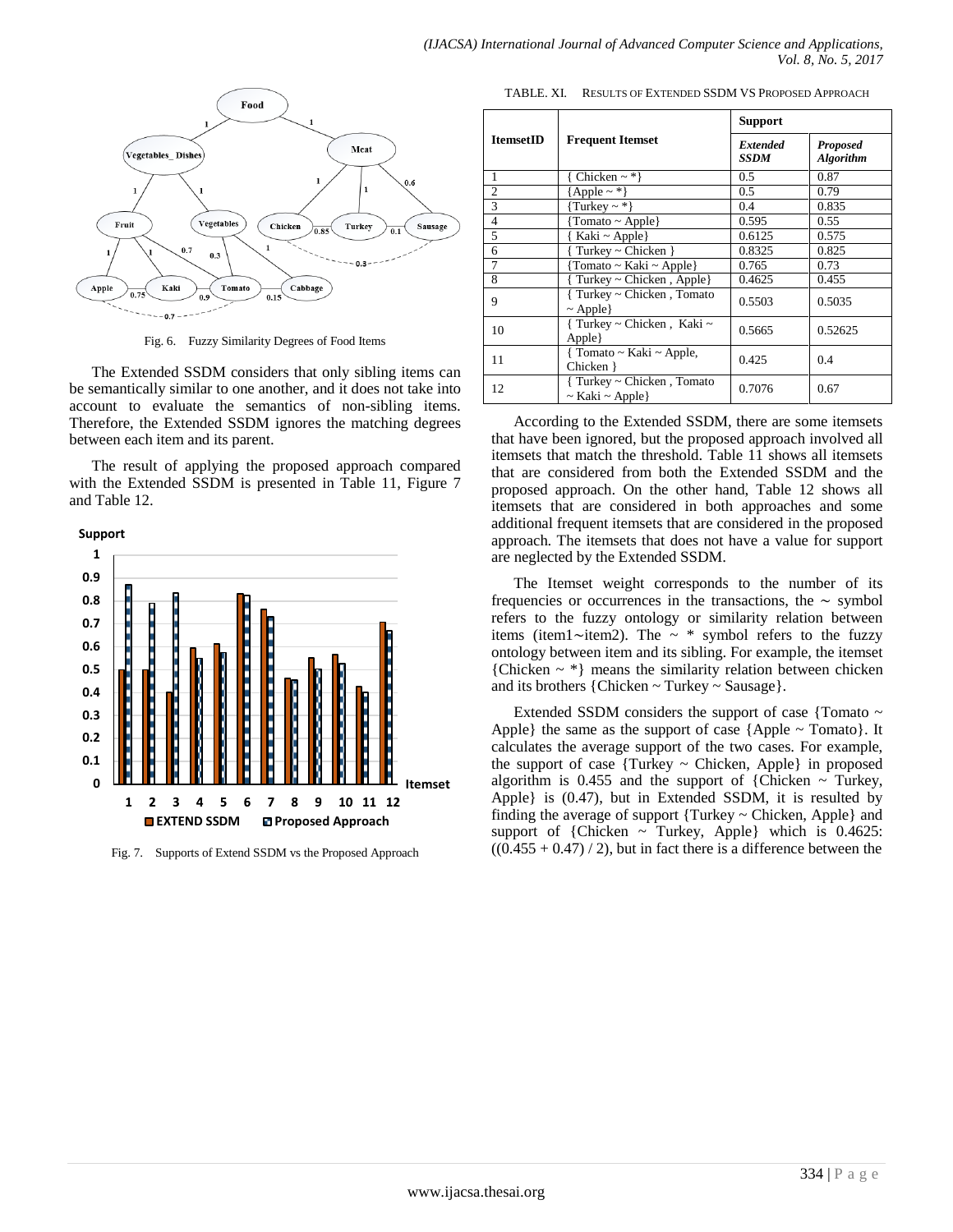TABLE. XII. RESULTS OF PROPOSED APPROACH VS EXTENDED SSDM

| <b>Frequent Itemset</b>                                           | <b>Support</b>          |                                     |
|-------------------------------------------------------------------|-------------------------|-------------------------------------|
|                                                                   | <b>Extended</b><br>SSDM | <b>Proposed</b><br><b>Algorithm</b> |
| {Chicken $\sim$ *}                                                | 0.5                     | 0.87                                |
| ${Apple - *}$                                                     | 0.5                     | 0.79                                |
| $\{Turkey \sim * \}$                                              | 0.4                     | 0.835                               |
| {Tomato ~ $*$ }                                                   |                         | 0.745                               |
| ${Kaki ~ *}$                                                      |                         | 0.755                               |
| {Cabbage $\sim$ *}                                                |                         | 0.13                                |
| {Sausage $\sim$ *}                                                |                         | 0.29                                |
| {Tomato ~ Apple}                                                  | 0.595                   | 0.55                                |
| ${Apple ~ Tomato}$                                                |                         | 0.64                                |
| ${Kaki ~ Apple}$                                                  | 0.6125                  | 0.575                               |
| ${Apple - Kaki}$                                                  |                         | 0.65                                |
| {Turkey ~ Chicken }                                               | 0.8325                  | 0.825                               |
| { Chicken ~ Turkey }                                              |                         | 0.84                                |
| {Tomato ~ Kaki ~ Apple}                                           | 0.765                   | 0.73                                |
| { Kaki ~ Tomato ~ Apple}                                          |                         | 0.755                               |
| { Apple ~ Tomato ~ Kaki }                                         |                         | 0.79                                |
| { Turkey ~ Chicken, Apple}                                        | 0.4625                  | 0.455                               |
| { Chicken ~ Turkey, Apple}                                        |                         | 0.47                                |
| { Turkey ~ Chicken, Tomato ~ Apple}                               | 0.5503                  | 0.5035                              |
| { Turkey ~ Chicken, Apple ~ Tomato}                               |                         | 0.5995                              |
| $\{$ Chicken ~ Turkey, Tomato ~ Apple $\}$                        |                         | 0.514                               |
| { Chicken ~ Turkey, Apple ~ Tomato                                |                         | 0.5845                              |
| { Turkey ~ Chicken, Kaki ~ Apple}                                 | 0.5665                  | 0.52625                             |
| { Turkey ~ Chicken, Apple ~ Kaki }                                |                         | 0.59375                             |
| { Chicken ~ Turkey, Kaki ~ Apple}                                 |                         | 0.5375                              |
| { Chicken ~ Turkey, Apple ~ Kaki }                                |                         | 0.60875                             |
| { Tomato ~ Kaki ~ Apple, Chicken }                                | 0.425                   | 0.4                                 |
| { Kaki ~ Tomato ~ Apple, Chicken }                                |                         | 0.415                               |
| { Apple ~ Tomato ~ Kaki, Chicken }                                |                         | 0.445                               |
| { Turkey ~ Chicken, Tomato ~ Kaki ~<br>Apple }                    | 0.7076                  | 0.67                                |
| {Turkey ~ Chicken, Kaki ~ Tomato ~                                |                         | 0.69275                             |
| Apple }<br>{ Turkey ~ Chicken, Apple ~ Tomato ~<br>Kaki }         |                         | 0.72325                             |
| { Chicken ~ Turkey , Tomato ~ Kaki ~                              |                         | 0.6805                              |
| Apple}<br>{ Chicken ~ Turkey, Kaki ~ Tomato ~<br>Apple }          |                         | 0.704                               |
| $\{$ Chicken $\sim$ Turkey , Apple $\sim$ Tomato $\sim$<br>Kaki } |                         | 0.73825                             |

two cases, because the number of transactions that contain both Turkey and Apple are different from the number of transactions that contain both Chicken and Apple. In this case, the average does not reflect the reality, therefore, the Extended SSDM lead to misunderstanding or unsuitable interpretation of the discovered knowledge.

Consequently, the mining process in proposed algorithm generates more understandable and meaningful association rules based on fuzzy background knowledge which is applied at both siblings and ancestors items, but the Extended SSDM ignores some association rules by applying the concept of average, also, the average of support may include outlier values for support.

If the confidence of a rule is greater than or equal to the required minimum confidence, the rule is considered valid. The Extended SSDM considers the association rule or the fuzzy item to be generalised if the association rule contains all subitems of an ancestor. For example, the rule {Tomato ∼ Kaki ∼ Apple  $\Rightarrow$  Chicken} can be generalised to the ancestor Fruit, because all its descendants (Tomato, Kaki and Apple) are contained in the fuzzy item. But the fuzzy item Turkey ∼ Chicken can't be generalised to Meat, because it does not contain all Meat descendants. In fact, it is not logic to neglect the generalization of fuzzy item Turkey ∼ Chicken, although, they reflect similarity degrees with the ancestor Meat of 76.9% from all sub-items of meat.

The proposed approach considers the association rule or the fuzzy item to be generalised if the association rule contains some or all sub-items of an ancestor. The weight of this generalization is the percentage of similarity degrees between sibling items and their parent that is contained in the fuzzy item or association rules. For example, the rule {Tomato ∼ Kaki ∼ Apple  $\Rightarrow$  Chicken} can be generalised to the ancestor Fruit with 100% because all its children (Tomato, Kaki and Apple) are enclosed in the fuzzy item. Also, the fuzzy item Turkey ∼ Chicken can be generalised to Meat, because it contains most of Meat descendants with 76.9%, where the weight of this generalization can be calculated by dividing sum of similarity degrees of Turkey and Chicken by sum of similarity degrees of all sub-items of Meat {Chicken, Turkey and sausage}. Equation (5) is used in the proposed approach to compute the weighted generalization of each parent node in the ontology.

$$
VG_{P_i} = \frac{1}{N} \sum_{j \in sub\_items \ of \ P_i} SIM(J, P_i)
$$
 (5)

where, WG refers to the weighted generalization,  $SIM(J, P_i)$  represents the similarity degree between a sub-item and its parent and N represents sum of all similarity degrees between sub-items and their parent.

For example, the previous rule Turkey ∼ Chicken can be generalised to their parent, i.e. Meat, with weight 0.769 by applying (5) using the similarity degrees from Figure 6.

$$
WG = \frac{1+1}{1+1+0.6} = 0.769
$$

 $\mathbf{L}$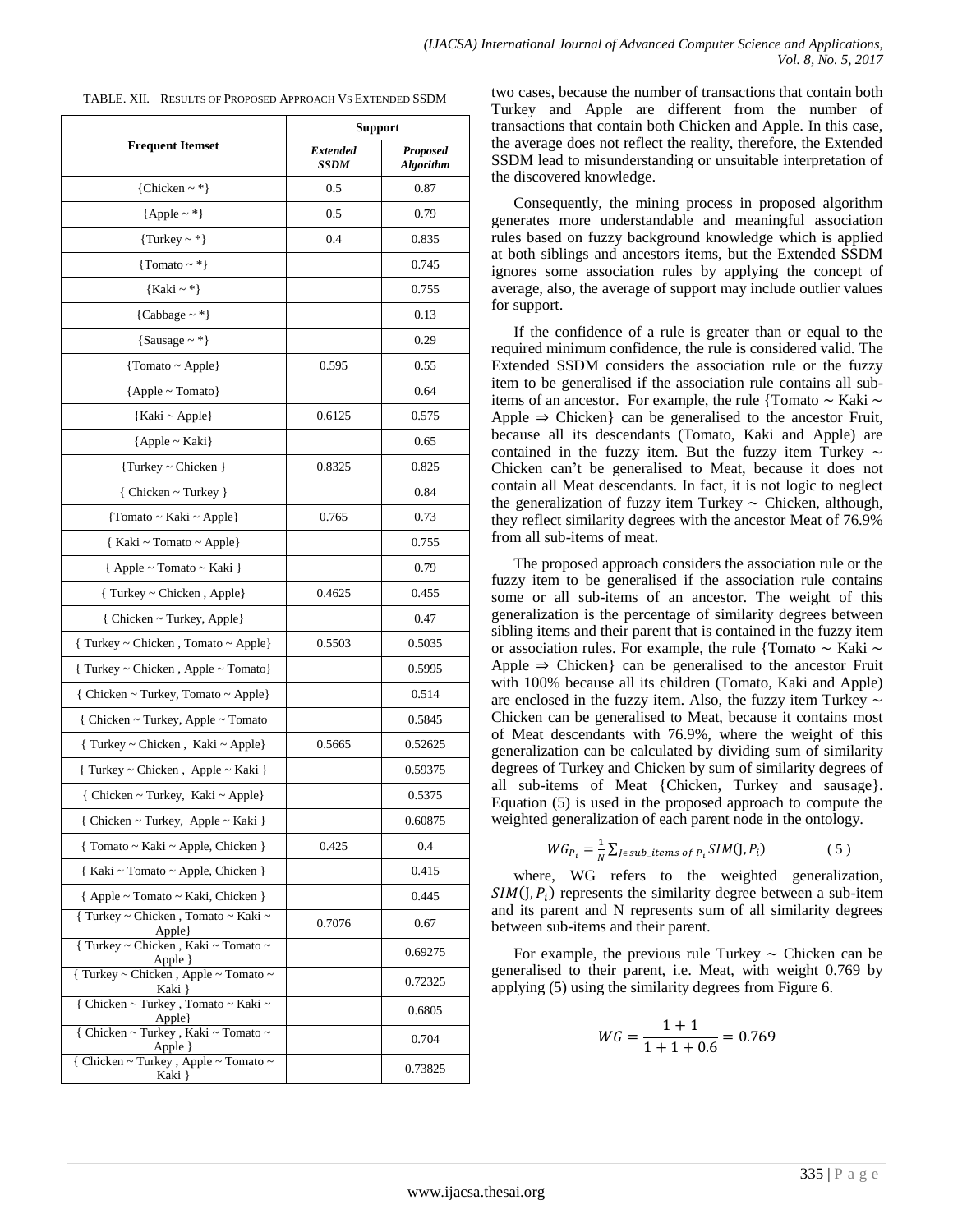The Extended SSDM depends on the similarity degrees between sibling leaf-nodes only, and ignores the similarity degrees between sub-items and its ancestor. The proposed approach depends on similarity degrees between sibling items as well as the matching degrees between these items and their parent. Therefore, although the Extended SSDM used fuzzy similarity degrees to generate association rules between items, it does not avoid interpretation mistakes that could be caused by generalization, while the proposed approach avoids these mistakes. Also, the proposed method can perform generalization even if the association rule contains all or some of the sub-items of an ancestor.

#### VII. CONCLUSION

Generally, data mining represents one of the most important fields of research aiming to discover the more valuable and impacting knowledge that helps in decision making and strategic planning. The association rules mining process aims to find correlations between items, products or concepts. In market analysis and planning such association rules are very crucial for managerial to best organise the correlated products and to set a more accurate ordering and marketing plan.

Some previous works which are based on crisp ontology are done aiming to reach more valuable association rules. Unfortunately, the rigid boundaries of crisp logic used to represent the relationships between concepts make some concepts fully match (in case of matching degree  $\ge$  = 50%) a concept and exclude other concepts (in case of matching degree  $<$  50%). In fact such approximations cause a loss of information, it means that there is inaccuracy in computing support and confidence, where each relationship greater than 0.5 is assumed to count by 1 and others to count by 0. Also, it is not reasonable to assume a 0.5 relationship between two concepts to be fully matching while considering 0.49 relationship degree between two other concepts to be not matching at all.

So, this work presents a fuzzy ontology based approach for association rule mining in a human-like manner that enables and handles partial relationships between concepts. In other words, it considers the real relationships between concepts, specifying how much each concept is similar to other concepts. Such relationship can be represented easily through using a fuzzy ontology. Consequently, it helps to find association rules between a concept and its related concepts from one side and some other concepts and their related concepts from the other side.

The results of applying the proposed approach for fuzzy association rules mining compared with classical and crisp ontology-based mining approaches shows its added value. Commonly, the frequency in classical mining and crisp ontology-based mining is counted by 1s. On the other hand, in fuzzy ontology the frequency of substitutes are computed respecting the relationship degrees µ between the related concepts (  $0 \leq \mu \leq 1$  ). Accordingly, the proposed approach extended the algorithm of Apriori to extract association rules based on fuzzy ontology, which is more flexible, human-like and sufficient for supporting the decision maker. It gives users more flexibility when generating association rules between items or products.

The Extended SSDM expresses semantic similarity between items to generate association rules. Unfortunately, it ignores the variations between some association rules by applying the concept of average, which leads to the problem of outlier values of support. Also, it performs the generalization only when the association rule contains all the sub-items of an ancestor. Therefore, the generalization strategy of Extended SSDM may lead to misunderstanding or unsuitable interpretation of the discovered knowledge. The proposed approach tackles such problems. Also, the proposed approach can perform generalization even if the association rule contains all or some of sub-items of an ancestor. It attempts to find the weight of the generalization using the similarity degrees between the siblings and their ancestors.

#### **REFERENCES**

- [1] A. Azzalini and B. Scarpa, "Data Analysis and Data Mining", Oxford University press, New York, 2012.
- [2] A. Ali Mohamed, "Intelligent Classifier for Arabic Text Mining", PHD thesis, Department of Computer Science, Faculty of Computer and Information, Cairo University, unpublished, 2009.
- [3] Hou, X., Gu, J., Shen, X., and Yan, W., "Application of Data Mining in Fault Diagnosis Based on Ontology", In Third International Conference on Information Technology and Applications (ICITA'05), Sydney, Australia, pp 260–263, 2005.
- [4] Chen, X., Zhou, X., Scherl, R. B., and Geller, J., "Using an Interest Ontology for Improved Support in Rule Mining", In 5th International Conference on Data Warehous-ing and Knowledge Discovery (DaWaK), pp 320–329, 2003.
- [5] Quan, T. T., Hui, S. C., and Cao, T. H., "FOGA: A Fuzzy Ontology Generation Framework for Scholarly Semantic Web. In ECML/PKDD Workshop on Knowledge Discovery and Ontologies", Pisa, Italy, pp 37–48, 2006.
- [6] Y. Zhao, "R and Data mining: Examples and Case Studies", Elsevier Inc, First Edition, 2013.
- [7] Tan, P.N., Steinbach, M., and Kumar, V. "Introduction to Data Mining", Pearson International Edition - Addison Wesley, 2006.
- [8] Agrawal, R. and Srikant, R. , "Fast Algorithms for Mining Association Rules in Large Databases", In 20th International Conference on Very Large Data Bases, Santiago de Chile, pp 487–499, 1994.
- [9] M. Dhar, "Cardinality of Fuzzy Sets: An Overview", International Journal of Energy, Information and Communications volume 4, Issue 1, February, pp 15-20, 2013.
- [10] S. A.Ghallab, N. Badr, M. Hashem, A. M. Salem and M. F. Tolba, "Fuzziness Petroleum Data Consolidation Using A Time Series Forecasting Mode", Faculty of Computer and Information Systems Information System Dept. Ain Shams University, 7th International Conference on Information Technology (ICIT), June, 2015.
- [11] M. Alfonse , M. M. Aref, A. M. Salem, "An Ontology-Based System for Cancer Diseases Knowledge Management", I.J. Information Engineering and Electronic Business, V. 6, pp 55-63, December, 2014.
- [12] Pohle, C., "Integrating and Updating Domain Knowledge with Data Mining", In VLDB PhD Workshop, Berlin, Germany, 2003.
- [13] Brisson, L., Collard, M., and Pasquier, N, "Improving Knowledge Discovery Pro-cess Using Ontologies", In International ICDM Workshop on Mining Complex Data, Houston, Texas, USA, 2005.
- [14] Wallace, M. and Avrithis, Y., "Fuzzy relational knowledge representation and context in the service of semantic information retrieval", In IEEE International Conference on Fuzzy Systems, volume 3, Budapest, Hungary, pp 1397– 1402, 2004.
- [15] Chen, G., Wei, Q., and Kerre, E. E., "Fuzzy Data Mining: Discovery of Fuzzy Generalized Association Rules". In Bordogna, G. and Pasi, G., editors, Recent Issueson Fuzzy Databases, Physica-Verlag, pp 45–66, 2000.